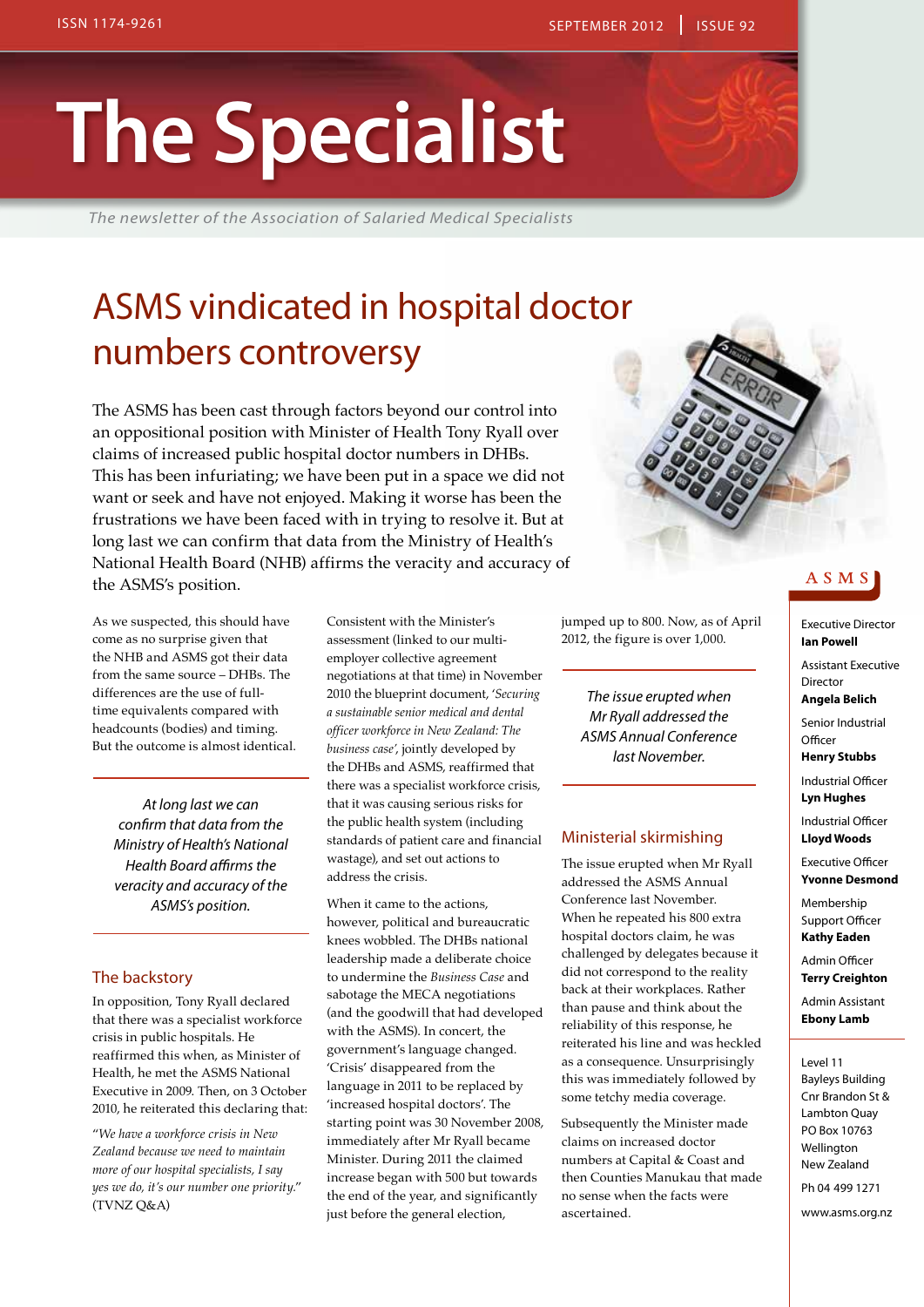They significantly overstated the reality and led to more necessary public criticism from the ASMS. For example, Mr Ryall claimed an increase of over 100 hospital doctors at Capital & Coast in his first three years as minister, but when the data was closely examined the actual figure was around 33 (18 SMOs and 15 RMOs).

*If the Minister's claim was correct there would have to have been about 400 more resident medical officers during 2008-11: implausible...*

A similar claim about Counties Manukau was also widely off-mark. His claim of over 100 extra hospital doctors conflicted with DHB data supplied to the ASMS that specialist numbers were around 20% of this assertion. It would be incredulous to suggest that resident doctors made up anywhere near the other 80%, especially at a time when the number of positions was being held down.

On this and other occasions the ASMS drew upon data provided to us by DHBs on specialists employed on the MECA

> *This particularly unsatisfactory meeting reflected poorly on the NHB.*

salary scales. In summary, in the three years from 1 July 2008 (five months before Mr Ryall became health minister), they increased by 373 (11%; 124 per annum). If the Minister's claim was correct there would have to have been about 400 more resident medical officers during 2008-11 (implausible especially as the three Auckland DHBs covering around onethird of the numbers had imposed strong restrictions on the number of positions).

# Dancing with the foxy NHB

Meanwhile since last November the ASMS was seeking a meeting with the National Health Board. While some of the difficulty in setting dates involved ASMS representatives' availability, overwhelmingly the problem was the NHB with long periods of non-responsiveness.

The ASMS had to go above to get some progress. Eventually the NHB agreed to provide the breakdown of their data provided to the Minister, at a meeting on 26 June.

But that meeting was not without its own drama. The evening before the meeting we received an email from the NHB advising that the Health Minister would not allow the NHB to release the information to the ASMS. At the meeting itself the explanation was a little different; the Minister's office had been too busy to consider the matter.

What was really astonishing was that NHB officials said that their data was not broken down for RMOs and SMOs. This was extraordinary. We knew from our information that it did and yet these officials familiar with it continued to deny it despite us continuing to challenge them.

Further, we repeated that the advice they were providing the Minister was unreliable and damaging his credibility with senior doctors (because their RMO data was so seriously dodgy) they continued to claim it was robust. This particularly unsatisfactory meeting, which reflected poorly on the NHB, concluded with the officials committing to providing their data in a few days. True to form, we received advice from the NHB a few weeks (not days) later that the NHB's report on hospital doctor numbers in DHBs was now on the Ministry's website.

# The truth is out there

The cult conspiracy theory television programme X Files was right - the truth is out there. The most recent NHB data (30 April 2012) confirmed the legitimacy of the ASMS data on specialist increases which is hardly surprising because they came from the same source - DHBs.

The only differences were that the NHB data was full-time equivalents up to 1.0; was senior medical/dental officers (SMOs - including non-vocational medical officers); and over a different period of time (41 months from 30 November 2008 to 30 April 2012. In contrast, the ASMS data is a headcount from 1 July 2008 to 1 July 2011 (36 months) and was those on the specialist scale, not the medical officer scale as well (however, medical officer numbers have barely increased).

The NHB data shows an increase of 473.2 specialist ftes from 30 November 2008 to

*NHB data shows an annualised increase of 138.8 fte specialists compares with the annualised 124 headcount specialists from the ASMS data. The difference is paper thin.*

30 April 2012. Annualised it is 138.5 per year. This compares with the annualised 124 from the ASMS data. The difference between the data on specialist increases of the NHB and ASMS is paper thin (see Figure 1).

Because it is fte and because of the impact of job sizing (in the three Auckland DHBs alone there have been large scale job sizing reviews over this period leading to a mix of fte and headcount increases) it will be the case that the increase in NHB's data will exceed that of the increase in the specialist headcount numbers. For example, in a large department (anaesthesia at Counties Manukau) during this period of time, job sizing led to an increase of 22 ftes which included a headcount increase of 14.

*Annual specialist increases from 2009 are averaging 25% less than they were over the previous three years.*

# So why the high hospital doctor numbers

Despite the Minister's claims of increased hospital doctor numbers, based on the headcount data provided by the DHBs, essentially the annual specialist increases from 2009 are averaging 25% less than they were over the previous three years –23% less than the average since 2000 (see Figure 2).

The total hospital doctor numbers from the Minister, based on the advice of the NHB, would only make sense if there has been an explosion of resident medical officer numbers (the flawed NHB advice to Tony Ryall claims 570.5 registrars and house surgeons (20% increase). But there is no evidence of this. The high figures given by the NHB to the Minister are due to suspect and dodgy resident medical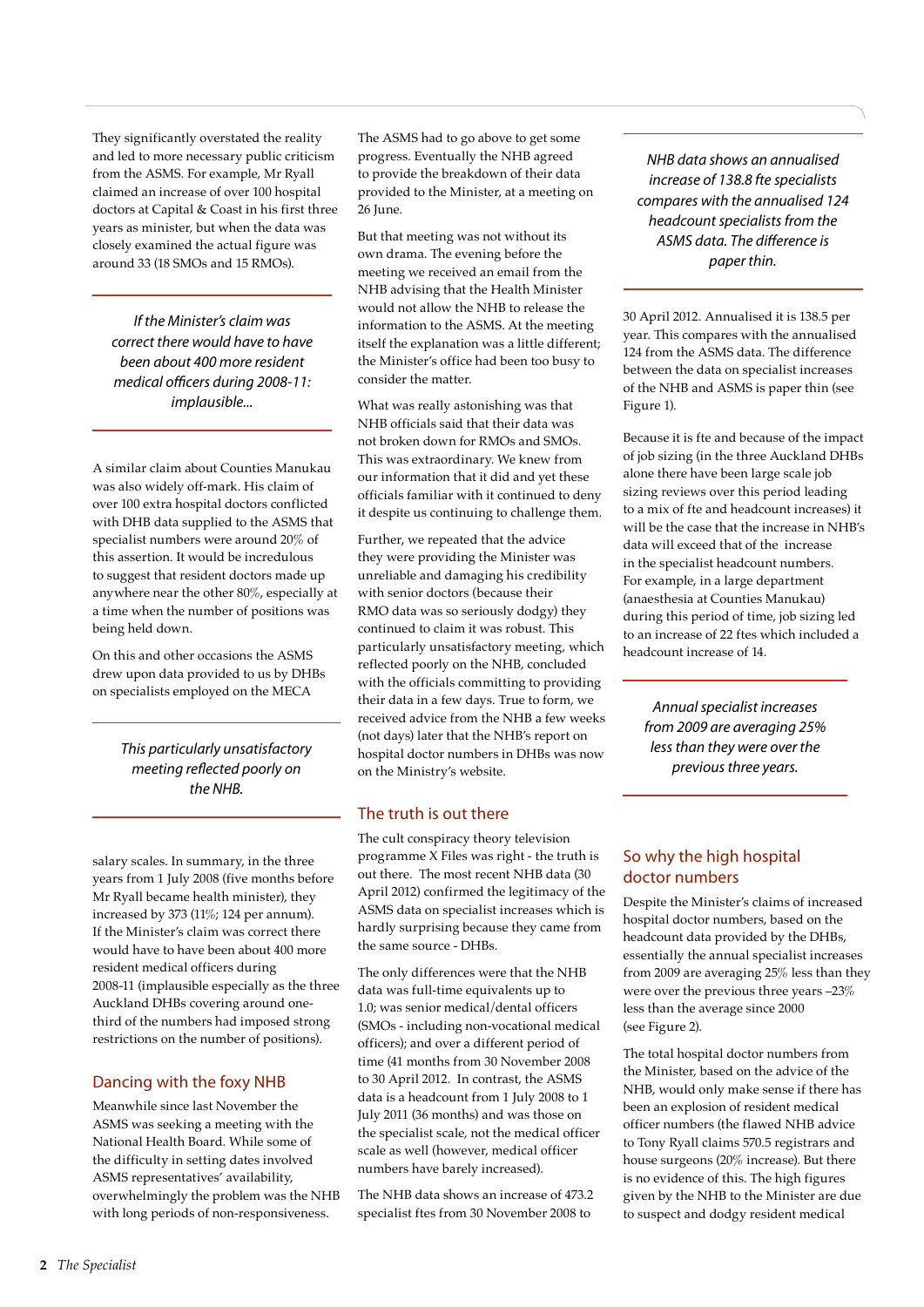#### **Figure 1:** NHB data / ASMS comparison

| <b>NHB Data</b>           | 30/11/08 | 30/4/12 | <b>Increase</b> | <b>Annualised</b> |
|---------------------------|----------|---------|-----------------|-------------------|
| <b>FTE Positions</b>      | 2,758.5  | 3,231.7 | 473.2           | 138.5             |
| <b>ASMS Salary Survey</b> | 1/7/08   | 1/07/11 | <b>Increase</b> | <b>Annualised</b> |
| <b>Headcount</b>          | 3,312    | 3,685   | 373             | 124               |

**Figure 2:** Data derived from ASMS Salary Surveys

| <b>ASMS Salary Survey</b>  | 2000-11 | $2005 - 08$ | 2008-11 |
|----------------------------|---------|-------------|---------|
| <b>Headcount Increase</b>  | 1,773   | 501         | 373     |
| <b>Percentage Increase</b> | 93%     | 18%         | 11%     |
| <b>Annualised Increase</b> | 161     | 167         | 124     |

officer numbers in no small part because of changes in the RMO locum market, particularly in the wider Auckland region, and the reclassification of several of them from casuals (coded no fte) to employees (actual ftes, usually coded 1.0).

The veracity of the ASMS's conclusion that Tony Ryall's wildly inaccurate numbers is due to embellished RMO numbers is confirmed by the latest medical workforce

survey undertaken by the Medical Council. From 2008 to 2011 the number of house officers increased by 143 (16%) while registrars increased by 134 (8%) - in fact the registrar increase from 2010 to 2011 was 13 (0.7%).

As part of the spin the NHB has reported to the Minister in a misleading manner. It advises him that senior doctors have had the greatest increase among the categories

of hospital doctors. However, this is only achieved by dividing resident doctors into two – house surgeons and registrars. This is a minor sin but it compounds the bigger one

In order to explain away the previously identified specialist workforce crisis in the DHBs the NHB has allowed itself to become a political spin machine. It has provided the Minister of Health with very dodgy data that serve to embellish the real situation. The question is, was it the NHB who did this on its own initiative or, (to borrow the American White House concept of 'plausible deniability'), did the Minister deliberately frame his questions to the NHB to avoid the answers he did not want to hear (and the NHB failed to tell him what he did not want to hear). The truth is still out there on this one too But, as of now, we don't know the answer.

While it is nice to be vindicated, this unpleasant distracting debacle was unnecessary in order to get to this point.

#### **Ian Powell**

*Executive Director*

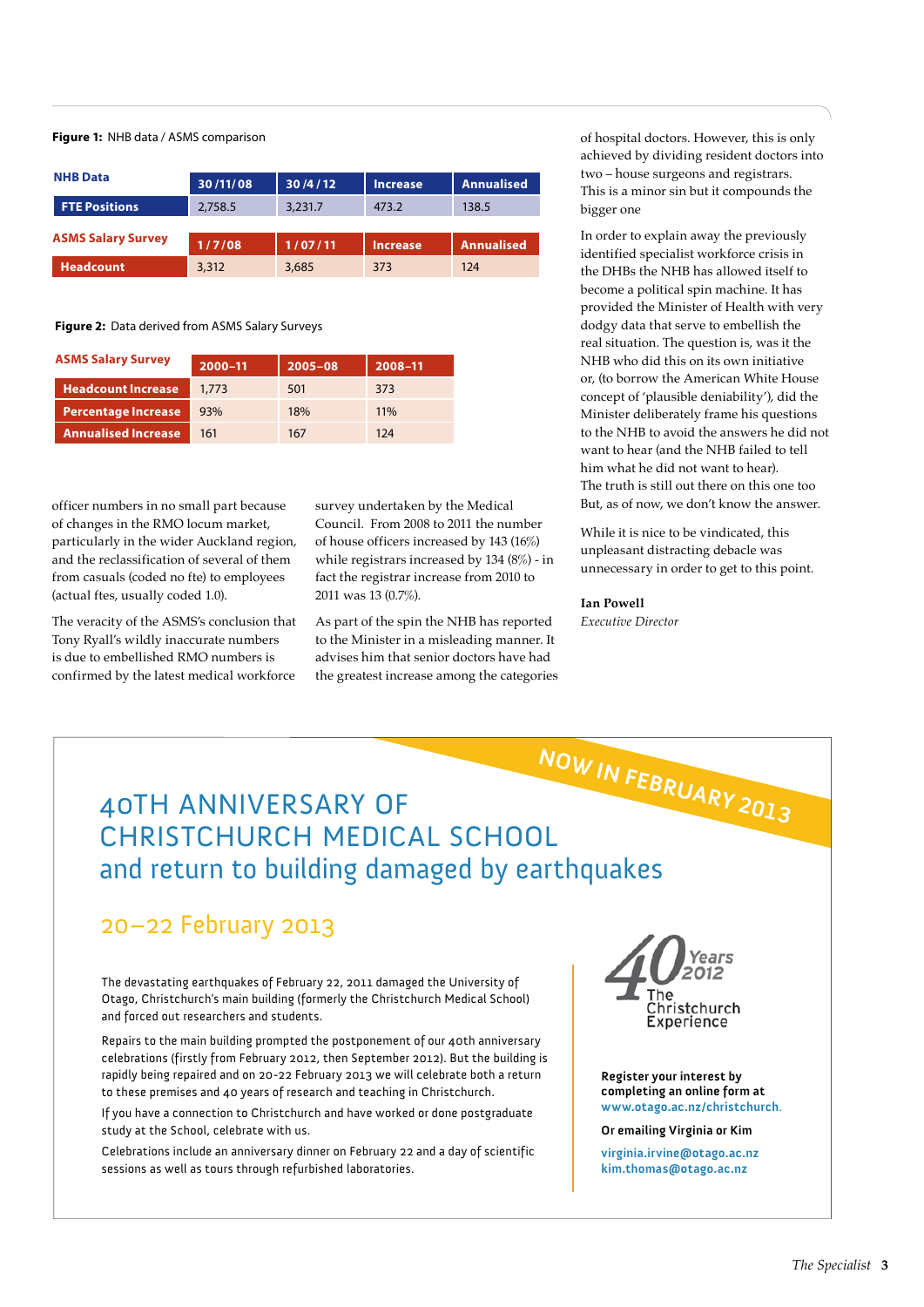

PRESIDENT'S COLUMN

# Something old, something new, something borrowed, something...

Health warning. This is an unashamed call to alms. An effort to convince and inspire radical change. To shame and embarrass dopey opinions. To encourage a marriage of polarised politics for the future of our nation.

I am a paediatrician and a father. I am privileged to walk in corridors and sit in boardrooms with some movers and shakers. Yet I despair almost daily over the children I encounter who are deprived and suffering through no fault of their own. I agonise about the transient help I can provide against the effects of insidious forces. So, without trepidation, I implore you to consider, challenge and change your traditional vows.

# Something old

There is a silver tsunami bearing down on our health services. Much evidence and polemic indicates that the sandy shores of comfort in our system are already being washed away by the waves of elderly and the multisystem problems age brings. The challenges we will increasingly face are articulated in this very issue by Tim Frendin. There is no escaping the need for society and health services to re-examine their priorities and responsibilities. To ask if families, extended whanau, the village we live and love in, or the state we pay taxes to, should shoulder responsibility when we can no longer completely care for ourselves.

The solutions to these challenges consume ministers, policy makers, funders and providers, all trying to bend the curve of future spending without alienating their voters, advisors, contractors and employees. To solve the problems of extended life spans. Living longer which can be attributed at least as much to improved infant mortality as to care of adult afflictions. The successes of public health and hygiene are now revisiting us in escalating demands of the aged and aging, with uncomfortable conversations required to devise innovative and affordable solutions.

But it is not just the elderly who loom ever more hungry for health dollars.

# Something new

The unfortunate truth for New Zealand, distinct from other industrialised nations, is that we are faced with a terrible double jeopardy. Along with the silvered tide, we have child morbidity, and infant mortality, that is shameful. That is linked strongly with child poverty. We are challenged simultaneously by the tsunami of caring for the elderly and the awful necessity of fixing the damaged young.

One shameful example of this damage, in which the current government has recently invested, is rheumatic fever. Acute rheumatic fever rates for Maori and Pacific children have increased substantially since 1993 while non-Maori/Pacific rates have declined. Rates are highly correlated with deprivation with 70% of cases occurring in the most deprived quintile. Mortality rates are 5 to 10 times higher for Maori and Pacific peoples with most of the hospital costs occurring in those aged over 30 years and three quarters due to valve surgery. No argument with rheumatic fever as a government target. But is that single target enough? And is the investment all in the right sector? Will the dollars fix the deprivation, or just the sore throats?

We have numerous other markers of poor child health akin to third world rates, such as skin infections, pneumonia and injury (both accidental and non-accidental). All of which I see in my daily work. All belying the fond myth of being a great country to grow up in. And all strongly linked to child poverty.

# Something borrowed

Ignoring child poverty is borrowing from our kids' future to fund our present. The costs of the 250,000 or more children growing up in poverty are between six and ten billion dollars, per year, depending on which economist you follow. The costs occur in four areas – health, crime, social

welfare, and poor education and its effect on productivity, all adding up to 3 per cent of GDP annually. Three-quarters of that cost is avoidable, which makes the usual "can'tafford-it" response to child poverty policies all the more irrational.

Brian Easton says "If families underinvest in their children - and when they are seriously income constrained that is inevitable - the children will suffer. But so will society as a whole. Not only will the retired suffer when it becomes the younger generation's turn to fund them, but the under-invested children will cause more government spending - such as on law and order and health care - and other government spending - on education - will be inefficient." Poverty exacts enormous human and economic costs that we all end up paying one way or another.

The Commissioner for Children's Expert Advisory Group asks whether thousands of parents suddenly forgot how to parent properly, or were they the victims of policies that saw household incomes fall for all but the top 10 per cent between 1988 and 2004. "Solutions to Child Poverty" makes it patently clear is that child poverty isn't inevitable. International evidence shows that it can be reduced, with the right mix of policies: "Countries can choose how much child poverty they are prepared to tolerate." And evidently New Zealanders, or their elected leaders on their behalf, can tolerate quite a lot. Between 2007 and 2011, hardship rates for children increased from 15 to 21 per cent.

The expert group has solutions, some ambitious, all "realistic, evidence-based, cost effective and fiscally responsible". It also recommends the Minister of Social Development be required to report to Parliament annually on progress in poverty reduction. Reducing child poverty, says the EAG, will require "vision, courage and determination".

But unless our society has such vision, courage and determination, we are extremely dopey. Dame Anne Salmond has observed "an ageing society that doesn't care for its young has a death wish". We put the blame on blameless children. Who do not choose where they are born or to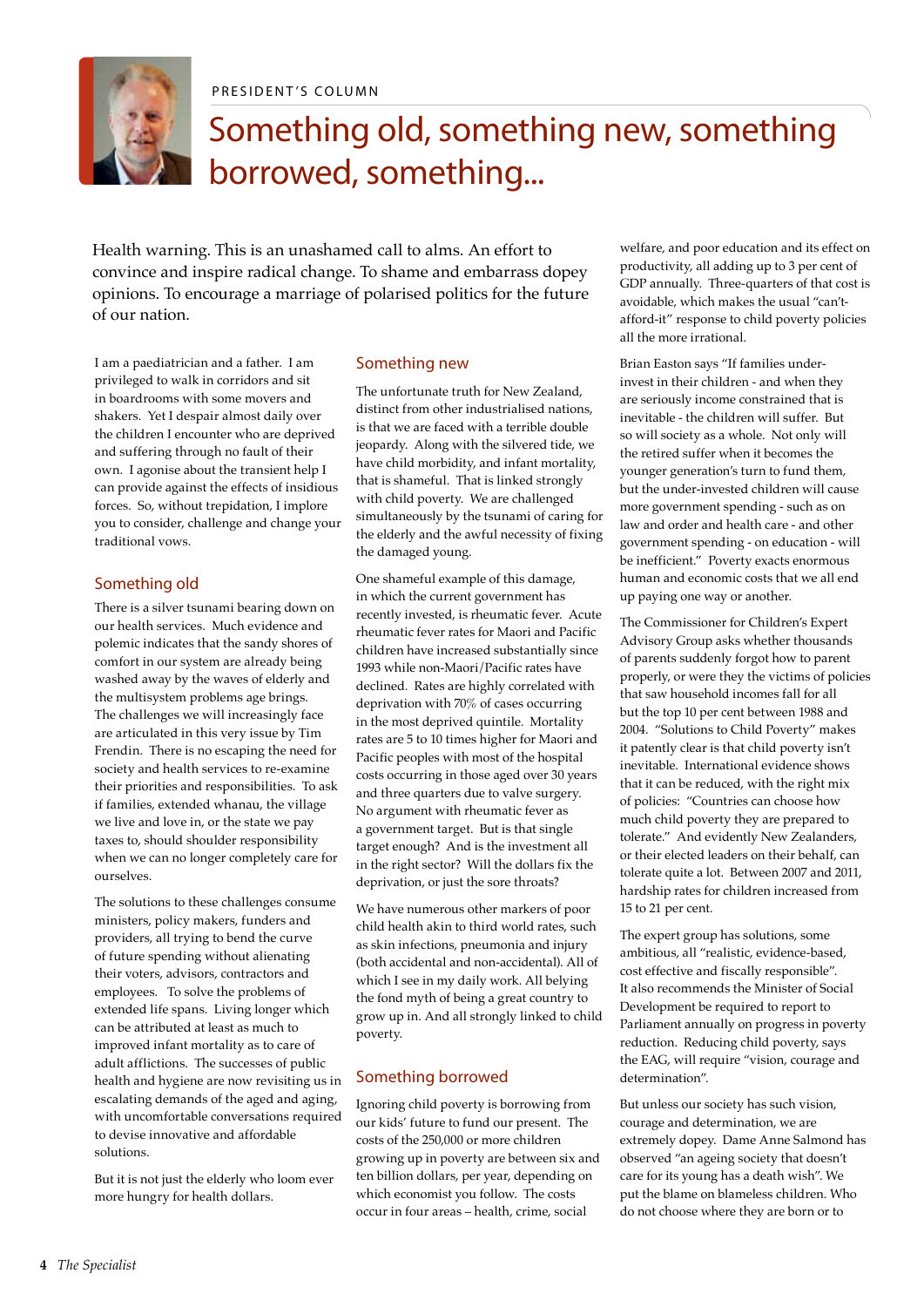whom, or what conditions their brains are formed in. And then we ask them to pay the price for our society's failings. Which threatens not only the health, wellbeing and life prospects of each child, but also our integrity and cohesion as a society. We are borrowing from their future to pay for our presents.

## Something...

The time for party politicking is surely over when considering child poverty. If it is good enough for cross party agreements on factors dear to the elderly, or conscience votes on marriage and alcohol, then why do our future generation deserve less? Achieving immunisation targets is laudable, but tackling child poverty is multi-dimensional and multi-sectoral, and will require more than single targets. It will need the bravura of leaders confident in their mandate, from us.

We need to want tamariki to be treated as taonga. We need to consider children as more important than anything, bar none. We need to rebalance the profound vulnerability of a child, to overcome their lack of voice within society and invisibility within legislation.

Our Minister of Finance had a different portfolio 14 years ago, a generation of youngsters ago. As Minister of Health in his

foreword to "Through the Eyes of a Child", he said these prescient words:

"The health of most New Zealand children is good, but for a significant number it is not and we have to do better. We need to give children the best start possible in life. Change will not happen immediately, but it is vital that everyone looking after children works together. We need to focus on the common objective to improve, promote and protect the health of children/tamariki and their families and whanau, not territorial differences. If we can't overcome that our interest in children is not as great as we say it is. New Zealand's children make up nearly a quarter of our population. They are the future of our country so it is in all of our interests to ensure they get the best possible start in life."

I trust he truly believed his own words in 1998. I trust he truly believes in 2012 that nothing has changed except the increasing need for effective action, for all parties to join in the crusade.

Without healthy young growing into healthy workers earning healthy incomes and paying healthy taxes, there will be no way on earth we can afford to look after the wise elders we all need to guide us through the messy mazes of modern life. To look after each of us, now and in the not so distant future.

We need to change our attitudes to those who have no choice of who they grow up with. No choice of who will provide the profoundest influences on their brain development in their first few years. No choice of who will shape their future personalities and attitudes to you and me. We need to change our attitudes to those struggling to be influencers and shapers. We need to change, us.

Change will not be easy. Change will not be quick. Change will challenge. Change will hurt.

Change will require a marriage of old, of new, of borrowed, and of the multihued rainbow of proven and yet to be proved coalitions of the willing. For the sake of our children. For the sake of ourselves. For the sake of our nation. Kia Kaha.

#### **Jeff Brown**

*National President*

# Proposed Government changes to the Employment Relations Act

The Government is seeking to amend the Employment Relations Act 2000. Some of these proposed changes are of serious concern to the ASMS. These include:

## Concluding a Collective Agreement

The Government will return to the pre-2004 provision where the 'duty of good faith' in the Act does not require a concluded collective agreement. At the moment the parties must conclude negotiations unless there is "a genuine reason, based on reasonable grounds, not to". The removal of a duty to conclude a collective agreement will weaken the framework for collective bargaining because it allows employers to adopt a position where they refuse to negotiate meaningfully because they don't want a collective agreement. It is doubtful that ASMS would have achieved a collective in ACC if this change had been made at the time.

#### The 30-day rule for new employees

Currently if the work of a new employee is covered by a collective agreement and a new employee is not a member of the relevant union the employee must be employed on the terms and conditions in the collective for their first 30 days of employment. Under the proposed provision employers could offer new employees less (or more). This would give the employer power to have alternative sets of conditions in the workplace to those set through collective bargaining and use this power to undermine the collective bargaining process.

## Allowing employers to opt out of MECA bargaining

At present it is difficult for an employer to refuse to bargain in whatever configuration bargaining is initiated (MECA or single employer collective agreement). The effect of this change will be to make it more difficult for unions to achieve a combined agreement across a sector or to rationalise bargaining.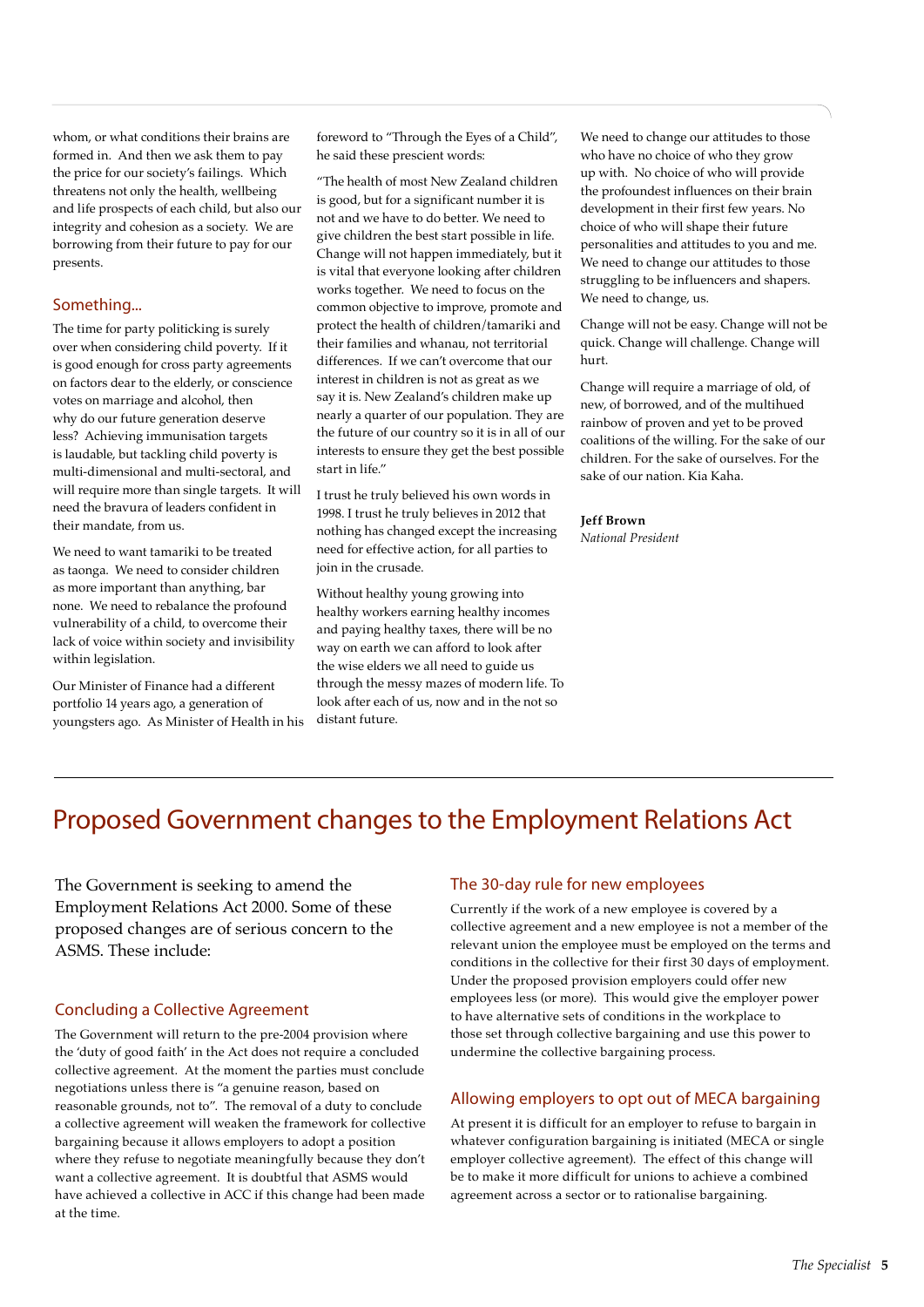

# There's nothing normal about Christchurch

I was struck by the following paragraph in an article by respected journalist Jane Bowron in the Dominion Post (20 August):

*February 2011 turned the corner of Fitzgerald Ave and Kilmore St into your classic image of what a quake-hit road looks like with its ripple of ruptures, and it continues to astonish how long the road has been worked on, and will be worked on. I'm not saying there is any incompetence at play but the cost of this one stretch must be staggering.* 

As a former Christchurch taxi driver I found her description resonated. If a stretch of road takes so long to put back to together (task still incomplete), how long does it take to put back together Canterbury's labour intensive and health professional dependent health system?

It took me back to last month at our Canterbury Joint Consultation Committee with senior management where there was an unscripted, unanticipated but from the heart revealing discussion over post-quake Christchurch. The JCC is a joint ASMS-DHB management body that exists in all 20 DHBs and is a creation of our national collective agreement with them. They are usually attended by the DHB chief executive

At this meeting Chief Executive David Meates outlined the massive extent of the damage and rebuilding programme caused by earthquake devastation. More buildings are being identified as being potentially unsafe given another big earthquake and these have to be vacated. As of March this year, 30 of the 200 CDHB buildings had been identified with major issues with 17 having been evacuated. The most recent count was 20 buildings needing to be demolished with a further five to be vacated shortly. Overall 12,000 of 14,000 hospital rooms DHB-wide need some repairs.

*"The biggest threat was the view from the rest of New Zealand now thinking things were back to normal in Christchurch …."*

The bigger repair jobs have started with the internal staircase replacement underway but as another example the Christchurch Women's building requires all floor coverings in every room on every floor to be pulled up in order to inject resin into the various cracks. This relatively simple job will require complex planning to minimise disruption.

But he really hit the nail on the head when he asserted (correctly) that, despite the severity of the quakes at the time and the immediate heroic rescue and recovery work that followed, the worst was yet to come. The biggest threat was the view from the rest of New Zealand now thinking things were back to normal in Christchurch and not making allowances for the reality of the situation. As an aside one might add that this risk also exists within Christchurch itself from those parts of the city either not directly affected or relatively lightly affected by the damage.

This has been exacerbated by Canterbury DHB delivering so well post-quake. He noted for instance that the recent flu epidemic should have closed the hospital but "we coped" making people elsewhere think everything must be fine. In no small part this coping was due to the impressive clinical strength and cohesiveness of the Canterbury health system pre-quakes, including but not confined to the well regarded 'Canterbury Initiative' and health/clinical pathways between community and hospital healthcare.

This level of coping and 'getting on with it' is not sustainable. Christchurch has yet to see the worst effects of the earthquakes; these are only starting to arrive. Tiredness and alcohol and drug issues are on the rise and the level of reporting/complaint of nurses to the Nursing Council has increased significantly. It would be unwise to see this as simply a nursing issue. It is more likely to be observable among nursing because the far greater size of this profession makes it more noticeable. It should be seen as a message and warning to the other professions.

## *"This level of coping and 'getting on with it' is not sustainable."*

There are reported noticeable "frayed edges" to various staff, including some senior medical staff. There are also concerns about staff not taking their leave. This was identified as being either because they did not want to or had nowhere to go (or nothing to do so why waste it).

These post-quake consequences contribute to tensions between Canterbury DHB and central government agencies, including the Ministry of Health's operationally focused National Health Board. It was not helped by the unwanted and unwise distraction of the government forcing CDHB to explore a controversial and inherently high risk Public Private Partnership for its facilities rebuilding and operation – they needed that as much as they needed a hole in the head – but at least that particular threat has dissipated. In the view of CDHB the NHB is asking why things in Christchurch were more expensive, which is seen as an example of 'outsiders' thinking it is time to 'get over it'.

To quote one participant at the JCC, Canterbury is "right on the edge" and "it is not normal here". Further, "if people think that the earthquakes were disruptive we are about to move in to the real disruption. In a few years people will look back and see the first 18 months as the easy bit".

This is a message that policy makers and the wider health sector needs to hear.

## **Ian Powell**

*Executive Director*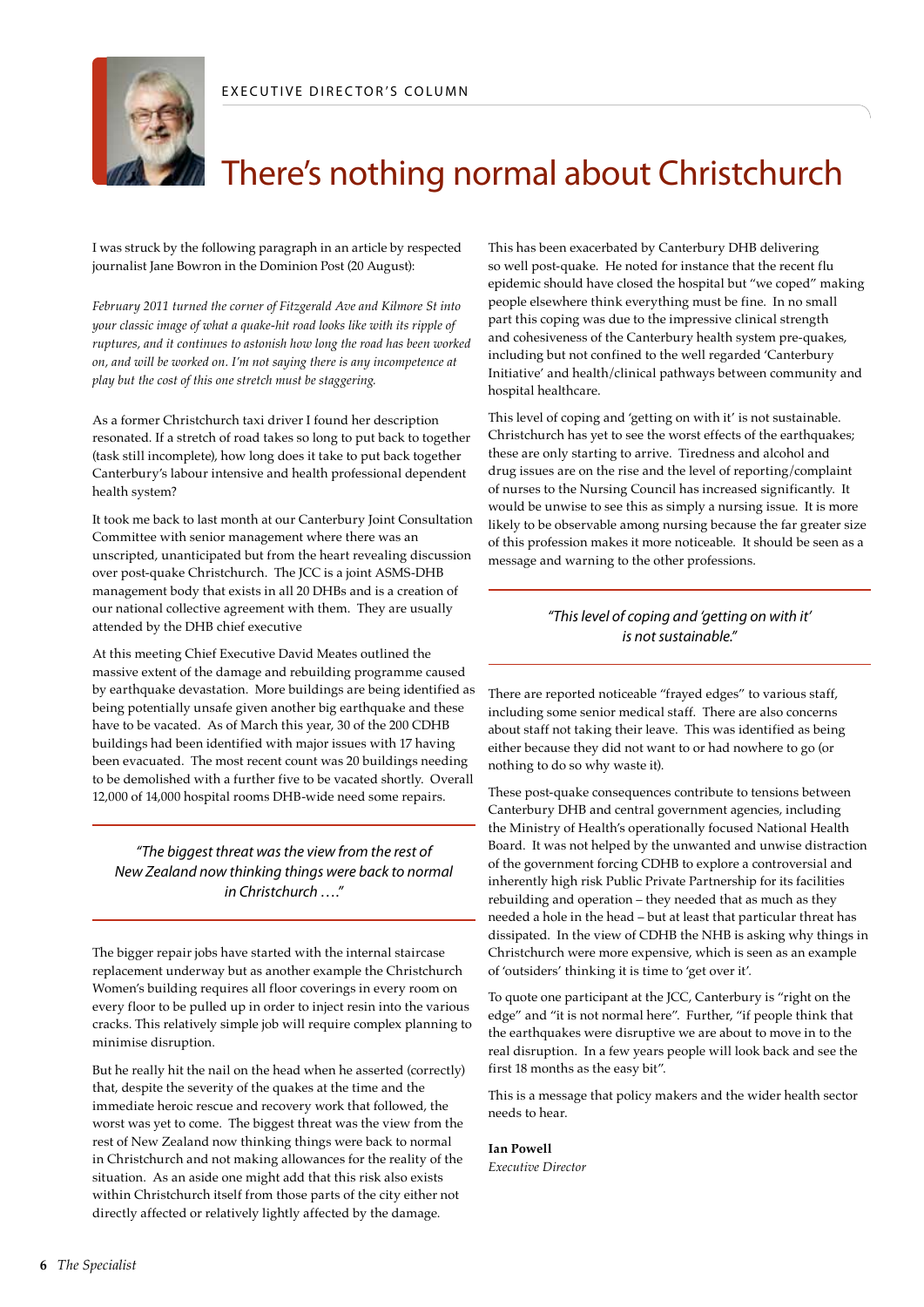# National Office Staffing

The National Executive has reviewed the level of national office staffing in the ASMS's industrial and administration teams. There were a number of factors considered by the Executive including:

- • ASMS membership has grown from 2,833 in 2007 when the last increase in national office staffing took place to 3,920 an increase of 38%.
- The effect of our Joint Consultation Committees in each of the DHBs is increasing awareness of the profile of the ASMS and the wider range of issues we are expected to become involved in.
- • The wish to have a greater prominence in the enforcement of existing collective agreement entitlements, particularly the MECA (eg, job sizing).
- The wish of some staff to reduce their hours of work.
- The capacity of national office staff to cope without additional staffing has reached its limit which places pressures on national office staff to maintain an

effective balance between work and the rest of life.

- • The industrial team is facing increased work pressures (including travel and job sizing) and an inability to sufficiently advance development work (eg, production of more ASMS Standpoints on employment related issues).
- The administration team provides so much of the glue that holds the ASMS together. If we only focused on improving the industrial officer capacity it would become self-defeating. The administration team has been feeling the immediate effects of the increase in membership and bargaining fee payments with additional processing and the concomitant enquiries as well as additional tasks associated with

the MECA settlement. It has had of necessity to rely on increased levels of temporary staff and reached the stage where the workload is such that efficiency is compromised.

The higher priority given to updating the website has also eroded the time available to administrative staff.

Consequently the Executive approved the creation of two new positions – a third industrial officer (currently we have one Senior Industrial Officer and two Industrial Officers as part of a team led by Assistant Executive Director Angela Belich) and a new senior administration officer position (in the team led by Executive Officer Yvonne Desmond). However, our present accommodation is insufficient to house two extra positions. Consequently, before advertising, the national office is exploring the possibility of either expanding our existing premises or moving to new larger offices. This may take some time.



# *Food for thought!*  ASMS trio take on poverty challenge

In the last week of September three national office personnel will take part in poverty awareness campaign *Live Below The Line* to raise to raise funds for anti-poverty initiatives and help raise awareness of poverty. The campaign invites individuals, groups and communities across New Zealand to feed themselves with just \$2.25 a day; the New Zealand equivalent of the Extreme Poverty Line.

Executive Officer Yvonne Desmond, Industrial Officer Lyn Hughes, and Administration Assistant Angeline Tuscher have teamed together to take on the challenge of feeding themselves for five days, from September 24th - 28th, with just \$2.25 a day per person to raise awareness of the challenges faced by those in extreme poverty, and to support the work of Oxfam.

To add to the trial, the team has agreed to take on an additional fund-raising challenge – to cater the National Executive lunch on 27 September i.e. provide a wellbalanced menu for no more than \$2.25 per head! The Association has agreed to donate the difference between the cost of the ingredients used on the 27th and what it would normally spend on lunch. In addition, National Executive members will support the initiative by agreeing to make a koha of what they feel the food deserves to the campaign.

The trio has chosen Oxfam NZ as its aid-partner. In addition to the fund raising aspect the trio will take a short glimpse into how hard it must be for those who have to feed their families on \$2.25 or less per person per day.

You can follow the team's progress on **www.livebelowtheline.com/team/food-for-thought**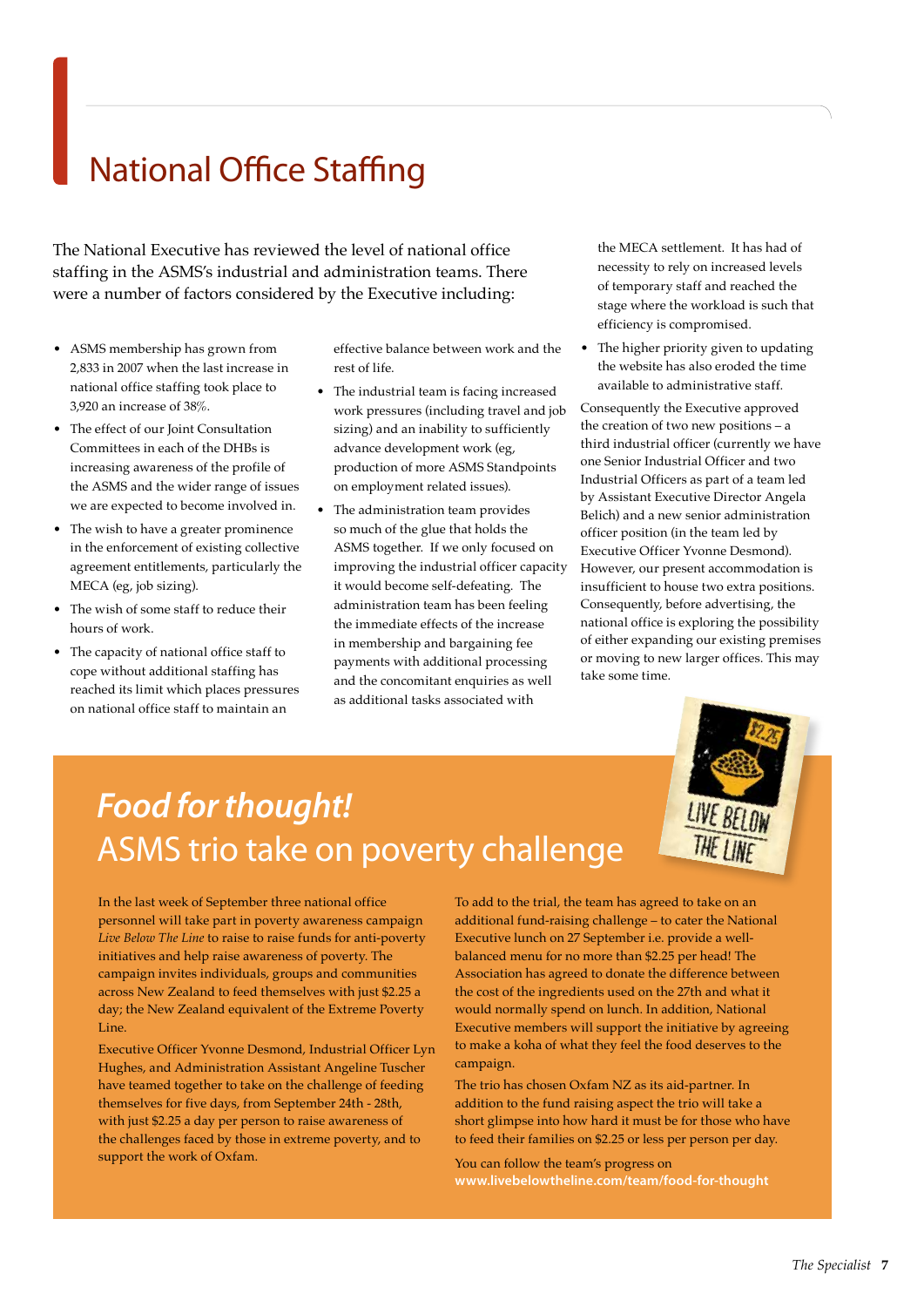# Constitutional Amendments

The National Executive is recommending to the ASMS Annual Conference on 28-29 November in Wellington two main amendments and some consequential amendments.

The first arises from a recent law change requiring all unions to include a provision for secret ballots for strikes in their rules, which the Association does not have. The second is to fill a void in the ASMS Constitution, which arguably might prevent the National Executive from initiating amendments to the Constitution.

# Secret ballots for strikes

The Employment Relations (Secret Ballot for Strikes) Amendment Act 2012 was recently passed and given royal assent on 14 May 2012.

Under this Act, unions are required by 15 May 2014 to include in their rules a provision that requires a secret ballot of affected members before they may take strike action. Unions that do not currently have such a provision in their constitutions are required to amend their rules as soon as is reasonably practicable after the commencement to section 5 of the Act, which was 15 May 2012.

The ASMS does not currently have a strike ballot provision in its Constitution and the National Executive has begun the amendment process to give effect to this new legal requirement.

The proposed amendment satisfies the statutory requirements. The first four procedures, including the wording that must appear on the ballot paper, are expressly required by the legislation while the fifth point, about the National Executive determining such other procedures as may be practical and necessary to conduct the ballot, will allow a degree of flexibility to meet the particular circumstances at the time.

## National Executive initiated Constitutional Amendments

Under the current Constitution, there is provision for branches and members to initiate and submit constitutional amendments, but no express provision for the National Executive to do so. This has not caused us any difficulty in the past and is unlikely to do so in the future; nevertheless we believe it would be sensible to clarify the position by giving the National Executive express authority to initiate constitutional amendments.

To avoid any legal doubt about possible procedural irregularity in the process, both the amendments have been formally submitted by members of the Executive, as members of the Association in their personal capacities.

# **PROPOSED AMENDMENTS TO THE ASMS CONSTITUTION**

#### **1 Secret Strike Ballots (the addition of a new Clause 20)**

Where the law requires a secret ballot to be held in relation to a proposed strike, the following procedures shall be used to conduct the ballot:

- The ballot will be of all members who would become a party to the strike;
- The result of the ballot will be determined by a simple majority of the members who are entitled to vote and who do vote;
- The Association must notify the result of the ballot to the members who were entitled to vote in the ballot;
- The question to be voted on in the ballot will be: Are you in favour of the strike? Yes or No.
- The National Executive will appoint a Returning Officer for the ballot and determine such other procedures as may be practical and necessary to conduct the ballot.

## **2 Subsequent renumbering**

Existing Clause 20 and all the clauses that come after it will need to be renumbered, accordingly.

## **3 Conference Remits**

#### Replace the first sentence of Clause 10.4(a) with the following:

Remits for consideration by an annual or special conference may be submitted by the National Executive or any branch or member of the Association.

#### **4 Constitutional Amendments**

#### Replace the first sentence of Clause 26.1 with the following:

Amendments to the constitution may be considered at an Annual Conference or at a Special Conference called for that purpose, in strict accordance with the notice and other requirements of Clause 10 and elsewhere in this Constitution.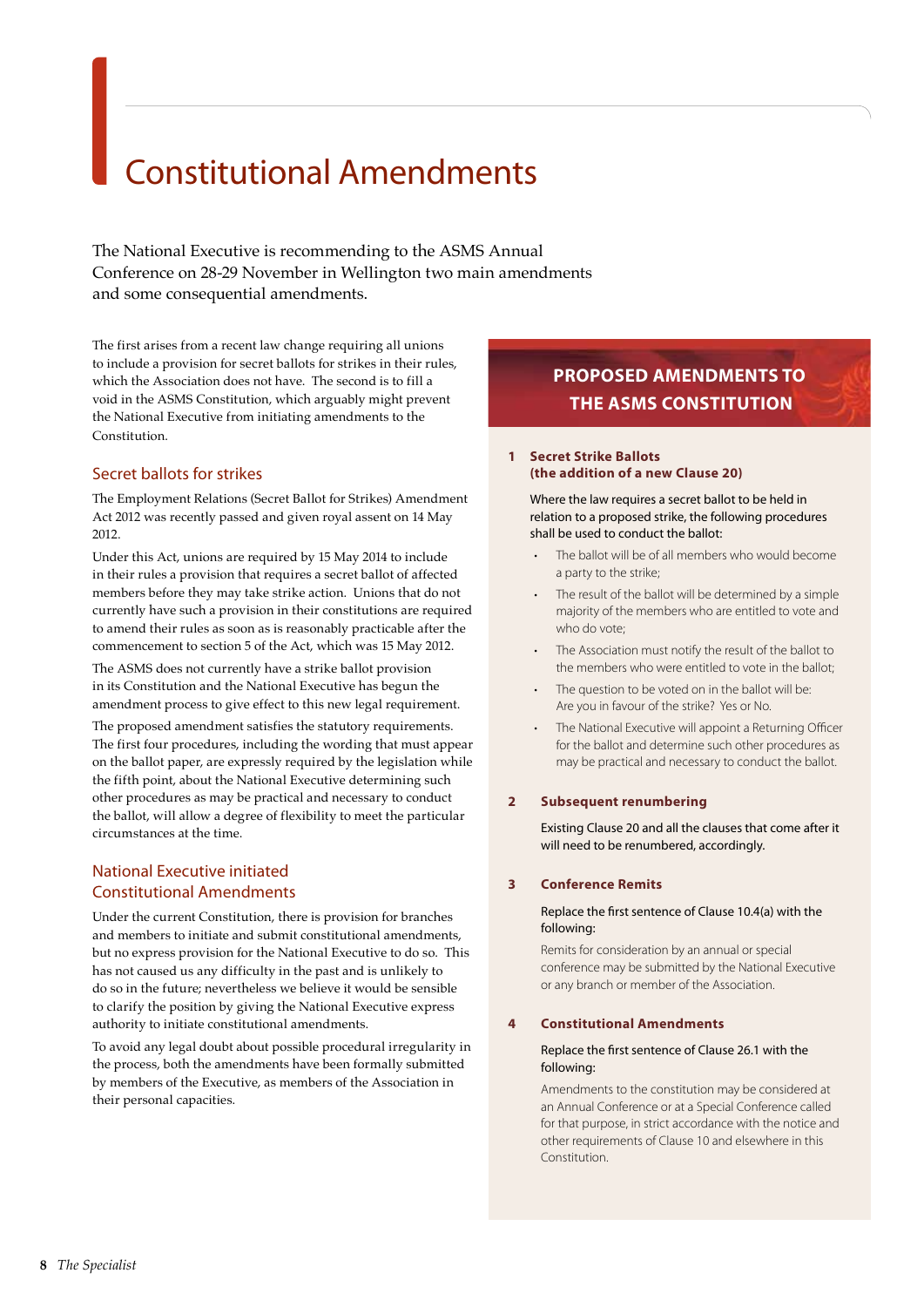# ASMS Twenty-fourth Annual Conference

# **Delegates Required**

The ASMS makes all travel and accommodation arrangements for ASMS members to attend its 24th Annual Conference as delegates.

# **THURSDAY 29 TO FRIDAY 30 NOVEMBER 2012 OCEANIA, TE PAPA, WELLINGTON**

# **Dinner and Pre-Conference Function**

A Conference dinner will be held on Thursday 29th November at Te Papa. A pre-conference function will be held at The Boatshed on Wellington's Taranaki Street Wharf on the evening of Wednesday 28th November. This is a great opportunity to mingle, in a relaxed social atmosphere, with key decision-makers and players in the health sector

## **Leave**

Clause 29.1 of the MECA includes provision for members to attend Association meetings and conferences on full pay. Members are advised to start planning now and encouraged to make leave arrangements and register by 7th October 2011.

## **Registration of Interest**

Please help us plan for another great Conference and assist us in organising travel and accommodation reservations by emailing our Membership Support Officer, Kathy Eaden, at **ke@asms.org.nz**

Your interest in registration will be noted and confirmed closer to the date with your local branch officers as each branch is allocated a set number of delegates. Extra members are welcome to attend the conference as observers.



## **Register your interest today ke@asms.org.nz**

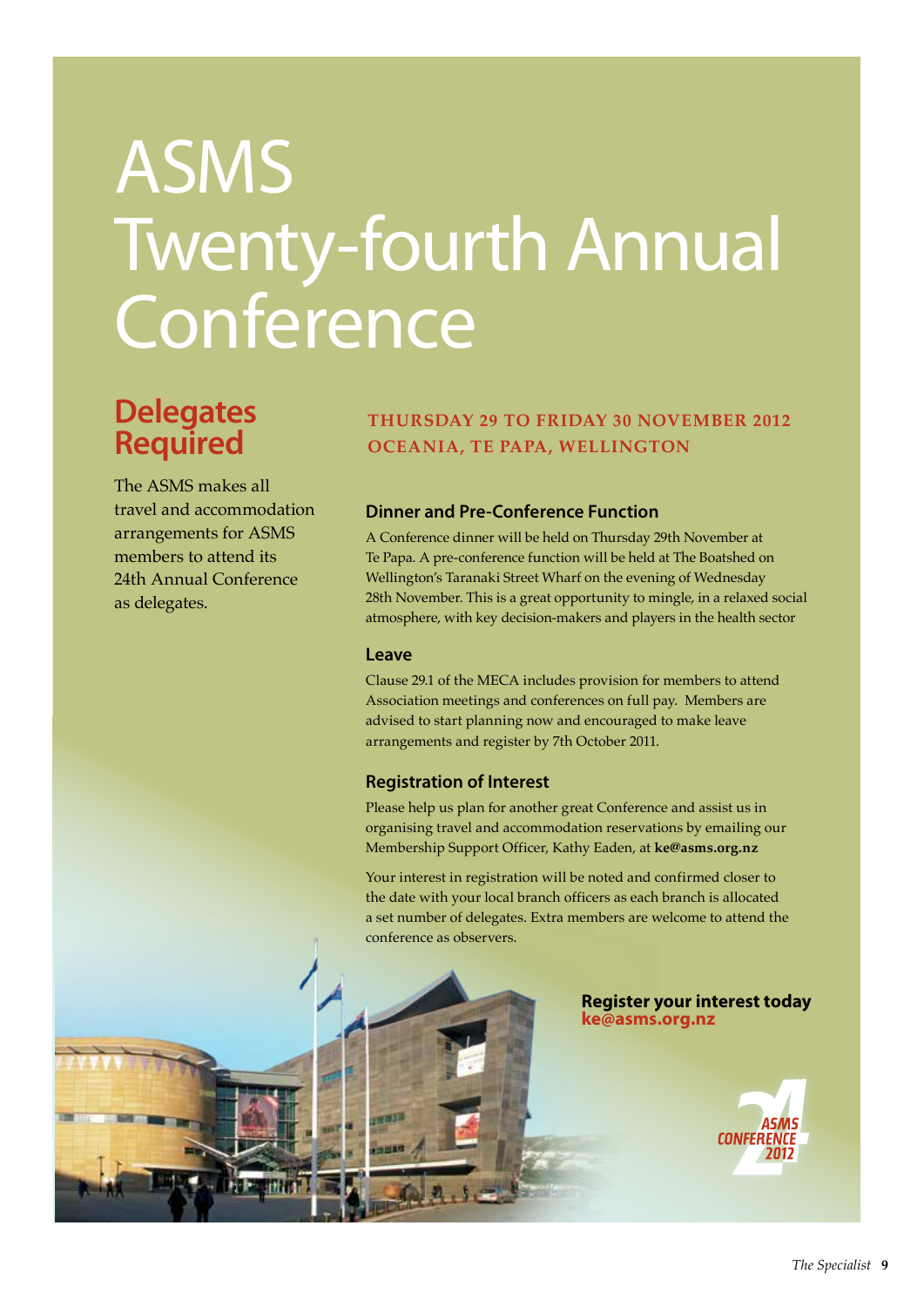

# Are we ready for old age?

*The following article is a personal perspective from National Executive member and Hawkes Bay based specialist physician (healthcare of the elderly), Dr Tim Frendin. It was first published in the July/August addition of the lively local Hawkes Bay publication, 'Bay Buzz'.*

Aging of our population is one of the success stories of modern social policy and medicine. The gain in average life expectancy over the last century is perhaps the best measure of the effectiveness of modern medicine.

*"The gain in average life expectancy over the last century is perhaps the best measure of the effectiveness of modern medicine."*

Since the early 1900s, Western societies, including NZ, have seen the life expectancies of their populations increase on average 2.5 years per decade, from approximately 50 years (male and female) in 1900 to the current 78 for males, 82 for females. This increase has yet to show signs of slowing, though there still is no reason to suspect that the ultimate human lifespan is anything but finite!

In the future, only an exceptional person will still survive beyond 110 years, whilst there are good theoretical grounds to believe each of us could expect to live on average for 85 years or so.

Effective medical treatment on a scale sufficient to impact human longevity began in the 20th century. Public health services, improved nutrition, eradication and treatment of infectious diseases in the earlier part of the century improved life expectancy mainly by reducing deaths in the younger population.

However, since about 1970 improved longevity has arisen more from effective management of chronic disease in our older population, achieved mainly by improving risk factors for cardiovascular disease within our population (such as reduced smoking and cholesterol, and increased physical activity), together with effective medical treatments for individuals.

Apart from antibiotics introduced in the late 1930s, drug treatments were not known to be effective in terms of improving survival until a number of important medical studies were published in the 1980s. Until then, treatments were limited to control of symptoms of disease without necessarily changing long-term outlook.

Amongst the most important of current 'effective' medications are ACE inhibitors (used for high blood pressure and heart disease), beta-blockers (blood pressure, heart disease), statins (high cholesterol, vascular disease) and warfarin (anticoagulant, stroke prevention), all of which have been introduced into widespread clinical practice. Such medications have unquestionably improved both population and individual health outlook by reducing the rate of premature deaths from vascular disease (heart attack and stroke) as well as adding to life expectancy.

*"Although we have reduced the risk of early and sudden death, our aging population is now subject to an accumulation of chronic diseases"*

Despite improvement in our population's average lifespan, the importance of social determinants of health cannot be overlooked. Major disparities persist within our society. Life expectancy for Mãori is less than for Pakeha (8 years less on average). Lower educational attainment and social deprivation also impact negatively on an individual's prospects for longevity.

## Chronic diseases now the issue

Although we have reduced the risk of early and sudden death, our aging population is now subject to an accumulation of chronic

diseases (such as diabetes, heart disease, stroke, chronic lung disease, osteoporosis, dementia). Towards the end of life, these diseases are associated not only with a greater need for acute medical care, but also the potential for loss of independence and a need 'to be cared for' either at home or in residential care - a major driver of cost to society for effective ageing of its people.

*"currently about 15% of our population is over the age of 65; by 2041 this will rise to 25% of our population (as baby boomers mature). However the greatest percentage growth of population will be seen in the over 85 year age group..."*

In Hawke's Bay (and the rest of NZ), currently about 15% of our population is over the age of 65; by 2041 this will rise to 25% of our population (as baby boomers mature). However the greatest percentage growth of population will be seen in the over 85 year age group, whose numbers will more than double from current 2% to 5% of total population over this same period.

For the first time in history we are faced with the 'creation' of such large numbers of population surviving close to the limits of human lifespan. Consequently, a number of unprecedented challenges will need to be addressed in the not too distant future by medicine, society and all of us as individuals.

For medicine these challenges will include:

- • trying to minimise disability and dependency towards the end of life;
- attempting to ensure that investigation and intervention for people is appropriate at a time where quality of life is most important near the end of life; and,
- • developing acceptable alternatives to acute hospital care in the community or home appropriate to personal need and our community's wishes.

Perhaps counter-intuitively, anticipation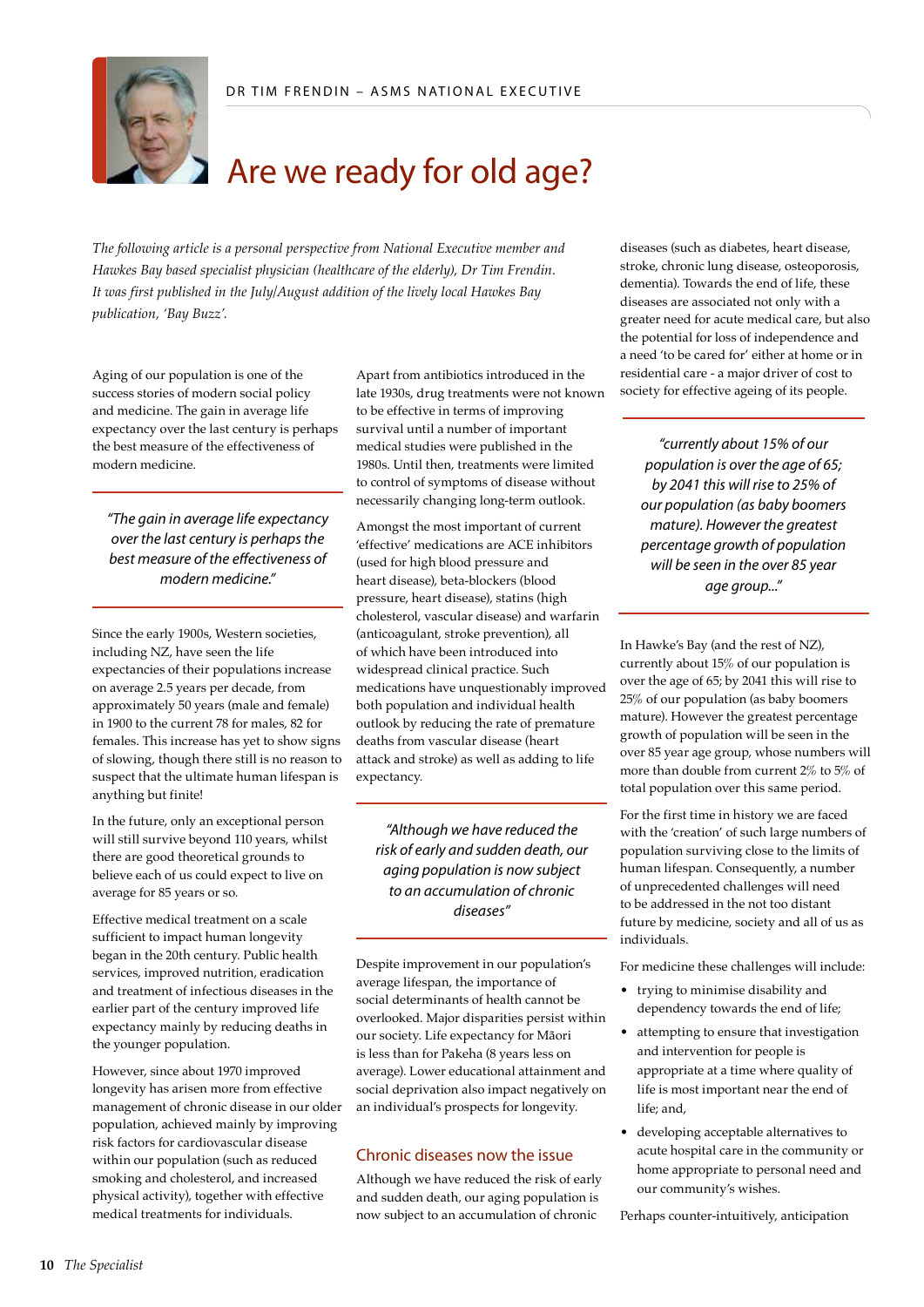of imminent death remains a difficult challenge for clinicians and their patients, though there are often indicators that a person may well be approaching the last months or so of their life.

Many chronic diseases are characterised by recurrent hospitalisations towards the end of life (during which time a large proportion of total lifetime health costs are incurred), any one of which may not be survived, despite survival being expected by all involved, including the person and their family. Treatment of a worsening of a chronic disease may be straightforward and relatively quick. However, such hospitalisations can be beset by a number of complications arising from treatment and hospital environment (including acute confusion, falls, infections, pressure areas) and may incur significant personal cost in terms of loss of independence by the time of leaving hospital, requiring additional support at home or quite possibly a move to residential care.

It also seems likely that the older we become the greater our need for such acute hospital care and the longer each stay will be. And the cost of supportive care relates directly to absolute numbers of people needing this care - numbers expected to grow for at least the next 40 years.

*"Decisions may need to be made about possible limitations of treatment (explicit rationing) as hospitals adjust to cope with increasing numbers and complexity of acute hospital admissions"*

As early as 2021 it is also expected that there may well be a shortage of caregivers needed to provide support for a frail population, unless demands can be significantly decreased.

Society must therefore grapple with demands from an aging population that might not be readily met, given both the actual dollar cost and the human resource required to provide basic as well as more specialised care. Decisions may need to be made about possible limitations of treatment (explicit rationing) as hospitals adjust to cope with increasing numbers and complexity of acute hospital admissions, potentially at the expense of beds otherwise needed for activities such as joint replacement surgery.

## Ending of life

Perhaps most contentious, however, may be the wish to revisit decisions regarding explicit premature ending of life – euthanasia and physician-assisted suicide. As all will know, these two 'activities' are currently illegal in NZ and will remain so for the foreseeable future.

However, the most difficult challenges may remain those at a personal level – either for ourselves or as spokespeople for our ageing relatives or friends. The end of life for many of us is unknowable. Our actions and wishes when the time comes may be unpredictable and possibly contrary to our previously stated position. Our broad concepts of limitations of care we would wish to receive at the end of our life can be stated in a legally binding 'Advance Directive' but circumstances can and do sometimes change. Increasingly, specific requests within an advance directive risk being difficult to interpret and apply in precise circumstances that might not be foreseen.

On the other hand, some of us may wish to have as much done as possible to prolong our life or that of our aged friend or relative, despite such intervention having little, if anything, to offer in the circumstances. It is understandable that demand for this type of treatment is not necessarily rational; it is a reflection of our most basic need for survival. Still, such requests can heavily tax the act of dying.

Trying to match expectations with clinical 'reality' can be a delicate process. Negotiating an understanding of treatment (or limitation of treatment) appropriate to a particular situation is perhaps the art rather than the science of medicine.

Anticipating the future for many of our older, sicker people is impossible without good understanding of their overall health and wishes, and being aware of likely effects of treatment on dependency and outlook beyond the immediate future. If this perspective is lacking at times, such as admission to hospital, there is a risk of inappropriate investigation or treatment, a risk that might be compounded by the raising of false hopes and denying of an opportunity to understand real implications of the illness.

Minimising the risk of unwarranted intervention can be more difficult than you might imagine. Accepting limits to care can only occur after considered discussion

between individuals, their family and their health professionals, preferably before an acute complication arises. These conversations can be confronting, but are important in preparing us all for our end, particularly when this is foreseeable. As the end of life approaches many of us would opt for limited intervention and a focus on quality of time remaining. The next challenge is that of ensuring these wishes are known and respected when we present for care in an unfamiliar setting such as the acute hospital.

Continuity of care is at the heart of 'good medicine' for an aging population, but is increasingly difficult to achieve in our current health system and acute hospitals. If we are able to accept that minimisation of intervention for many older people is not only appropriate but desirable, we as a society can look to developing community resources as viable alternatives to acute hospitalisation. This has the real potential to focus on care and rehabilitation rather than 'treatment', allow the care to be provided by health professionals including the GP most familiar with an individual's needs, and deliver the care in a more suitable environment, whether this is within a specifically staffed local care facility or possibly one's own home. This challenge is perhaps the real frontier of medicine for an aged population.

Despite these worrisome ruminations there is much to celebrate. For the first time in history we live in a world where the majority of us can expect to live to near our biologic potential. And enjoy retained independence for the majority, but not necessarily all, of our allocated time. But death is still assured and disparities are yet to be addressed.

We can improve the likelihood of getting to and maintaining healthy old age with relatively simple lifestyle measures – a healthy diet, no smoking, regular exercise, a little alcohol, something to occupy our time and our mind and a good social network. On achieving such an age, however, there is much progress yet to be made in accommodating our health needs and demands. We're not quite ready for old age.

**Dr Tim Frendin** *ASMS National Executive*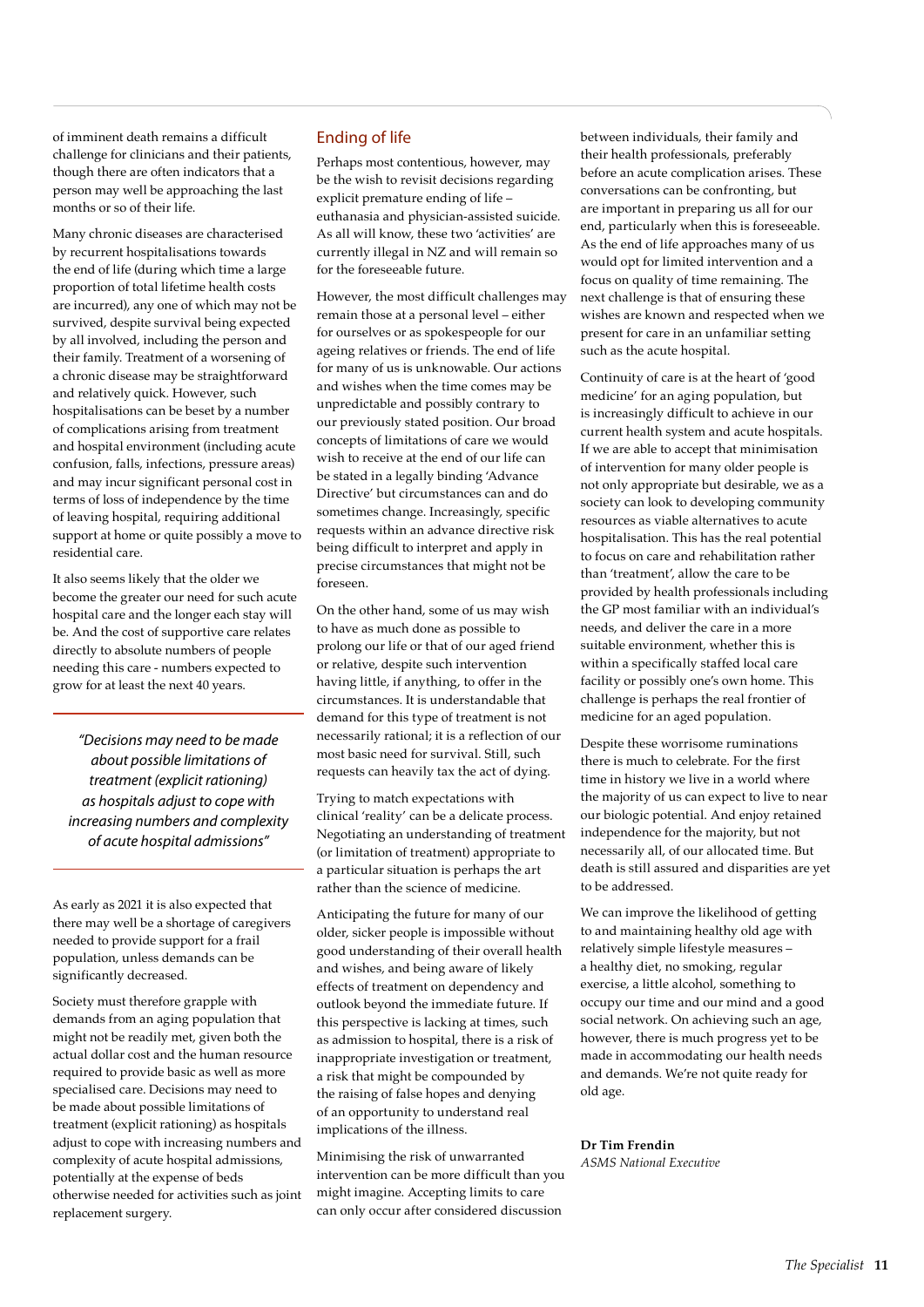# MCNZ Workforce Survey 2011: what does it tell us?

On the face of it, MCNZ's latest workforce survey suggests New Zealand's medical workforce is in good shape. The survey report's front-page "Facts at a glance" table indicates the number of doctors per population is growing, the average age is holding at around 45 years, doctors are working fewer hours, and the average proportion of new International Medical Graduates (IMGs) retained after one year is improving. On closer examination a less rosy picture emerges.

## Workforce growth in context

The largest proportional growth in the latest year is for house officers (7.6%), which may reflect earlier increases in medical school intakes. Registrars saw only a slight increase (0.7%), while medical officers saw a slight reduction (0.6%). Specialists increased by 4.9%. The combined growth for these groups amounts to 277 doctors.

To put the numbers into context, recently released OECD figures show New Zealand is well down the ranks in terms of the total number of practising doctors per population (25th out of 34 countries)<sup>1</sup>. New Zealand's 2.6 doctors per 1000 population in 2010 compares with the OECD average of 3.1/1000, which also happens to be Australia's figure in 2009 (the latest available). While New Zealand's workforce trends are obviously heading in the right direction, the growth rate has not been sufficient enough to close the gap on other OECD countries for at least the last decade.

## An ageing workforce

The flat-line trend on the average age of New Zealand doctors over the past five years hides the fact that the workforce is ageing, as indicated on page two of the report. In the years 2000-2003, the largest group of doctors (almost 20%) was in the 40-44 year age group. By 2009, the largest group of doctors was aged 45-49 and in 2011 the largest group was aged 50–54.

Unpublished MCNZ data show almost half the specialist workforce (49%) was age 50+ in 2010. The effect of the ageing specialist workforce is two-fold. First, as the SMO Commission noted, there is a sharp drop-off in specialist numbers from age 50 onwards. Unpublished MCNZ data show that within the next five years approximately 19% of the specialist workforce will turn 50, and a further 19% will turn 55. Secondly, MCNZ statistics show the estimated average number of hours worked per week begins to fall as specialists get older. Within the next five years 12% of the specialist workforce will turn 60.

## The working week

The survey figures for the average number of hours worked by doctors at their main work sites will have a significant margin of error, given the data is based on doctors' estimates of hours worked in a "typical" week (including worked on-call hours), which can vary greatly, or the hours worked in the most recent week at the time of the survey. Notwithstanding questions

of robustness, the trends indicate the number of specialists working part-time is increasing. This may be due in part to the workforce getting older, as indicated above, and also because of the increasing numbers of women in the workforce, who, statistics show, are more likely than men to work part-time. In 2010 25.5% of doctors were recorded as working under 40 hours in their main place of employment compared with 22.9% in 2006. The effect of this will be to drive the average number of working hours downwards.

On the other hand many doctors continue to work long hours. In 2010, 45% of the DHB Specialist workforce are recorded as working 50 hours or more per week on average and 14% worked 60 hours or more.

## Retention

Perhaps the most pressing issue for New Zealand's medical workforce is retention. The MCNZ's choice of highlighting improvements in IMGs' first-year retention rates is a curious one. It cannot be regarded as a litmus test on general retention trends because a large number of this group are doctors that evidently have no intention of staying long in New Zealand, as the MCNZ acknowledges (page 37). By the second year post-registration, the proportion remaining has averaged around just 37% over recent years, dropping further to around 33% in the third year. Improvements in retention in the first year post-registration may simply be an indicator of lengthening locum contracts or increasing availability of multiple short-term contracts.

IMGs from the Americas (mostly Canada and the United States), the United Kingdom and Oceania (including Australia) have low retention rates, suggesting these countries may not be a reliable source of anything but short-term IMGs in the future (Figure 16).

The survey report's other retention figures concern graduates of New Zealand medical schools, IMG retention after general and vocational registration, and New Zealand graduates after vocational registration. They make for sobering reading.

## Retention of New Zealand graduates

At first glance, the medical school graduate retention rate one year after registration looks impressive at around 100% over recent years. However, the proportion of graduates that are not registering when they graduate has been increasing over the last five years (Table 16). In 2008 only 86.5% of the final-year class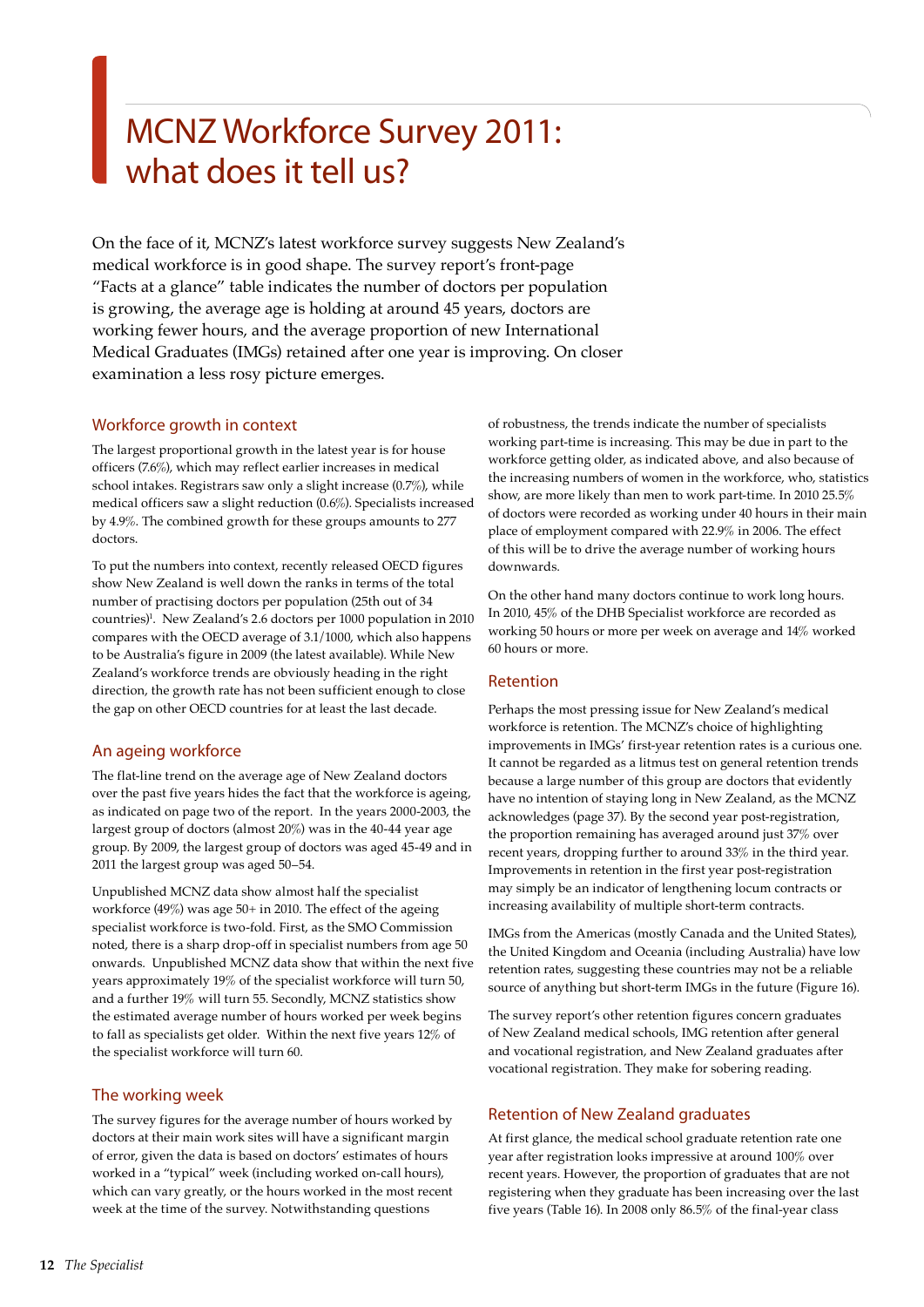registered after graduating, in 2009 it was 86.6% and in 2010 fell to 83%. This is not taken into account in the retention figures.

By 13-14 years post-graduation about a third of the original, registered graduates are no longer practising in New Zealand, considerably limiting the supply of the next generation of specialists (the average length of time from general registration to vocational registration is approximately 11 years<sup>2</sup>). Until this is addressed, New Zealand's capacity to develop its specialist workforce will continue to depend heavily on IMGs.

## Retention of IMGs after general registration

New Zealand's increasing dependence on IMGs is shown in the number of IMGs gaining general registration each year, which has more than doubled since 2000, with the biggest increases occurring over the last few years (Table 20). Further, retention has been getting worse since 2000. For example, over the years 2000/01/02, the average retention rate one year after registration was 82.2%; over the years 2008/09/10, the rate averaged 74.4% (the rate for 2010 was just 69.0% - the lowest recorded over the last decade). A similar pattern emerges in the retention trends in subsequent post-registration years.

By 10-11 years post-general registration, more than half of the original IMGs are no longer practising in New Zealand, which again means the potential for replenishing the specialist workforce is diminished.

## Retention of IMGs after vocational registration

In 1980, 28% of specialists practising in New Zealand were IMGs; by 2011 that had increased to 42% (Table 14). Over the last decade, the number of IMGs gaining vocational registering in a single year has increased by 50% and, as with the retention trends for IMG with general registration, the rate has deteriorated (Table 21). For example, over the years 2000/01/02, the average retention rate one year after registration was 90.2%; over the years 2008/09/10, the rate averaged 83.3%. A similar pattern emerges in the retention trends in subsequent post-registration years.

Figure 1 compares the attrition rates of doctors who registered in 2000 with those who registered in 2006. Of the doctors who registered in 2006, 25% of them were lost within five years.

## Retention of New Zealand graduates after vocational registration

Unlike IMGs, the number of New Zealand graduates gaining vocational registration in a single year has not increased over the past decade; if anything it has decreased, averaging 286 doctors in the three years 2000/01/02, and 219 doctors in the three years 2007/08/09 (figures for 2010 are not included). Further, while the retention rates fluctuate, the average rate one year after registration was 85.8% for the three years to 2009 compared with 93.8% for the three years 2000/01/03 (Table 22). A similar pattern emerges in the retention trends in subsequent post-registration years.

#### **REFERENCES**

1 OECD Health Data 2012. Frequently requested data. www.oecd.org 2 Clinical Training Agency 2001. The Health Workforce: A training programme analysis. Ministry of Health, Wellington.

**Figure1:** Percentage of vocationally registered IMGs lost (cumulatively) over five years from cohorts of 2000 and 2006



## Conclusion

In its submission to the SMO Commission in January 2009, the ASMS described SMO workforce movements as a "leaking bucket". The findings of the 2009 RMO Commission report suggest a similar description could be applied to the state of the RMO workforce. This latest workforce survey report shows that over the past decade the supply tap has opened up, particularly from the IMG source, but the holes in the bucket have got bigger.

# Changes to Coronial Services

#### **Changes for reporting or seeking advice on a death to the Coroner:**

From 29 October 2012, please ring the Coronial Services centralised National Initial Investigation Office (NIIO) on **0800 266 800** to report a death to the Coroner.

From this date ALL reports of deaths from around the country will need to go to this office on a 24/7 basis. Please no longer ring your regional office during the week.

#### **The following sudden deaths should be reported:**

- if it was without known cause, suicide, unnatural or violent
- where a medical certificate of the cause of death cannot be issued
- if it occurred during or as a result of a medical, surgical or dental procedure
- if it occurred while a woman was giving birth
- if it occurred while the deceased was in custody.

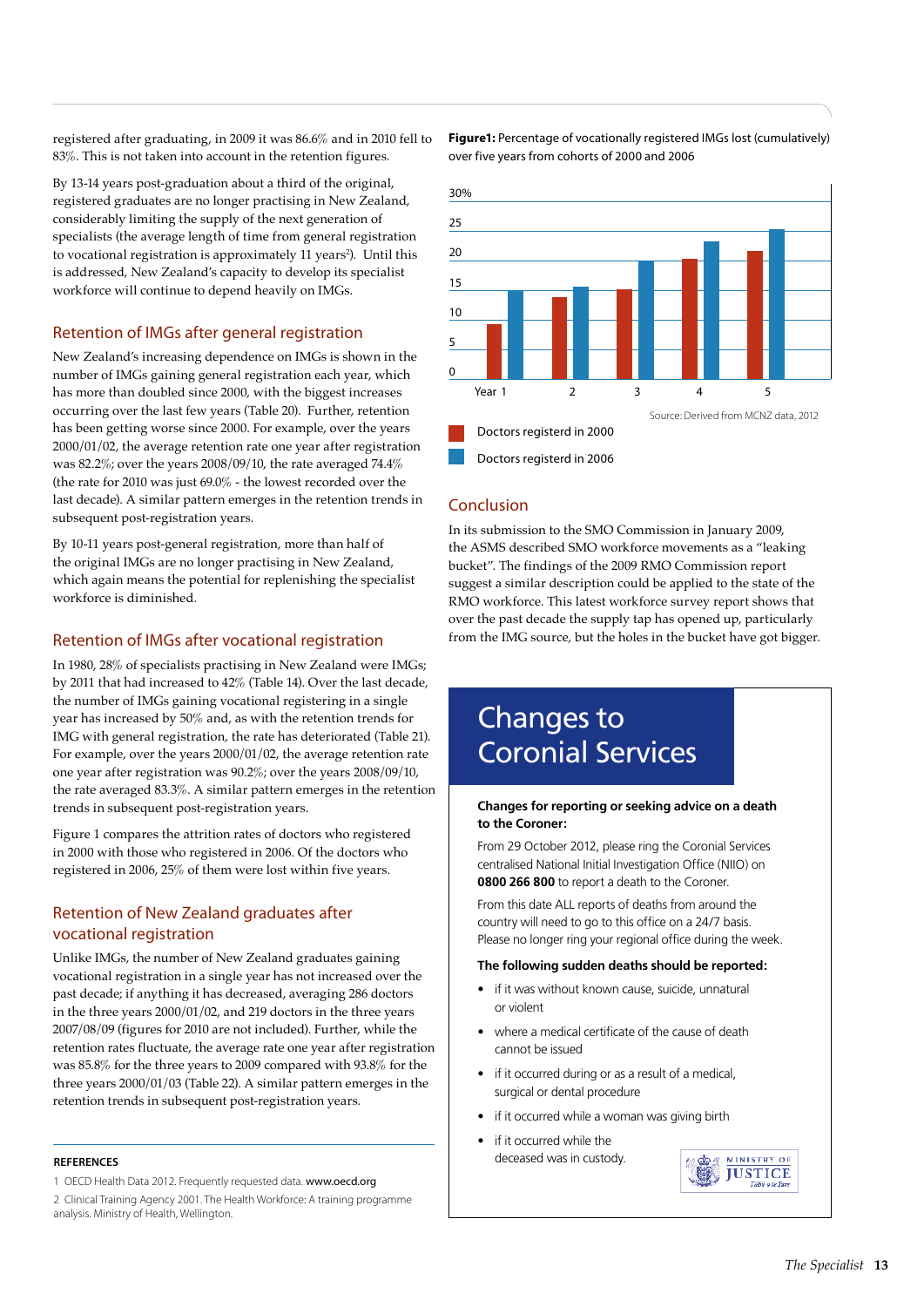





# Responsibilities for following up results of medical tests

*Dr Garry Clearwater, MPS Medical Adviser gives an overview of issues relating to medical tests, where the responsibilities lie, and highlights the need to follow up on results.* 

A significant number of errors and complaints relate to follow-up of medical tests such as radiology, blood, urine and other tissue tests. In MPS's experience, common themes include failing to ensure that an abnormal result is recognised and acted on, failing to bring a significant result to the attention of the appropriate clinician, and failing to notify a patient of the result and the need for follow-up.

A classic scenario is a mildly abnormal result that is overlooked or dismissed as trivial and not warranting follow-up. This becomes highly significant in retrospect, when a patient presents months or years later with advanced disease and realises that an opportunity had been lost for surveillance and earlier intervention. An example is mild microscopic haematuria that later presents with renal tract malignancy.

Another risk arises when several clinicians are involved in the care of a patient (such as a referral or handover of care) leading to confusion about where to send a test result and who is responsible for following up results ordered by another clinician.

Clinicians need to be aware of their responsibilities and risks, particularly senior medical officers who oversee ordering of tests by nurses and junior doctors, assess referrals from other clinicians (which include previously arranged tests) and review patients on ward rounds. Clinician managers and their organisations have accountability for setting up and overseeing follow-up systems.

Right 6 of the Code of Health and Disability Services Consumers' Rights specifically refers to a clinician's legislative responsibility to follow up the results of laboratory or radiology tests:

*Right 6 (1): Every consumer has the right to the information that a reasonable consumer, in that consumer's circumstances, would expect to receive, including –* 

*(f) The results of tests.* 

This responsibility is reinforced by the Medical Council's statement on "The maintenance and retention of patient records":

*02(b): Doctors should have systems in place to ensure that test results are acted upon in a timely manner, including notification of patients as appropriate.*

The doctor who orders a test needs to consider whether adequate systems are in place to ensure that crucial tests are actually performed and that results are received and acted on. These may include reminder systems to chase results.

Patients should be clearly informed as to how and when they will be notified of their test results.

It would be burdensome to routinely notify all patients of all results. The requirements of Right 6 can be managed with a policy that normal results will not be notified unless requested – if the patient agrees. The health provider must then ensure that all significant results are identified and followed up, as the patient will be acting under the assumption that "no news is good news."

Follow-up of test results has been well established as a component of a "reasonable standard of care" as determined by agencies such as the HDC and Medical Council. Doctors and organisations have been criticised and have been subject to penalties and remedies for breach of these professional standards.

The Code of Health and Disability Services Consumers' Rights that are typically quoted in HDC breach findings include Right 4(1) to have services provided with reasonable care and skill; Right 4(4) to have services provided in a manner that minimises harm and optimises the quality of life; Right 5 for co-operation among providers to ensure quality and continuity of services; and Right 6 (1)(f) to be informed of test results.

These HDC findings incorporate advice of expert advisors and commentary. They indicate that the responsibilities regarding follow-up of test results include (with relevant HDC case references):

- A clinician who orders a test has responsibility to ensure that tests are recorded in the patient's records and that a system is in place to follow up the results in a timely manner. (02HDC04719, 04HDC08084, 04HDC00841, 07HDC10316, 10HDC01419.)
- The doctor's primary responsibility to follow up abnormal test results cannot simply be devolved to the patient. The HDC recently commented (10HDC01419), *"it is the referring practitioner's responsibility to follow up test results, not the patient's."*
- If a doctor assumes care for a patient who had tests undertaken by someone else in the organisation (including by a nurse) then the doctor should identify which tests have been ordered and ensure that all of these tests are reviewed in a timely manner. (09HDC00865, 01HDC03196.)
- • Organisations have responsibility to ensure that adequate systems are in place to record that tests have been taken, that results are drawn to the attention of appropriate clinicians and actioned in a timely manner. (09HDC00865, 07HDC10316, 03HDC02380, 10HDC01419.)
- • When care of a patient is handed over from one doctor to another, both doctors have responsibilities regarding following up test results.
	- The doctor who hands a patient over should review all test results to hand, should document tests ordered and should notify the accepting doctor of any pending test results as well as the results already to hand. (05HDC11908, 04HDC00841.)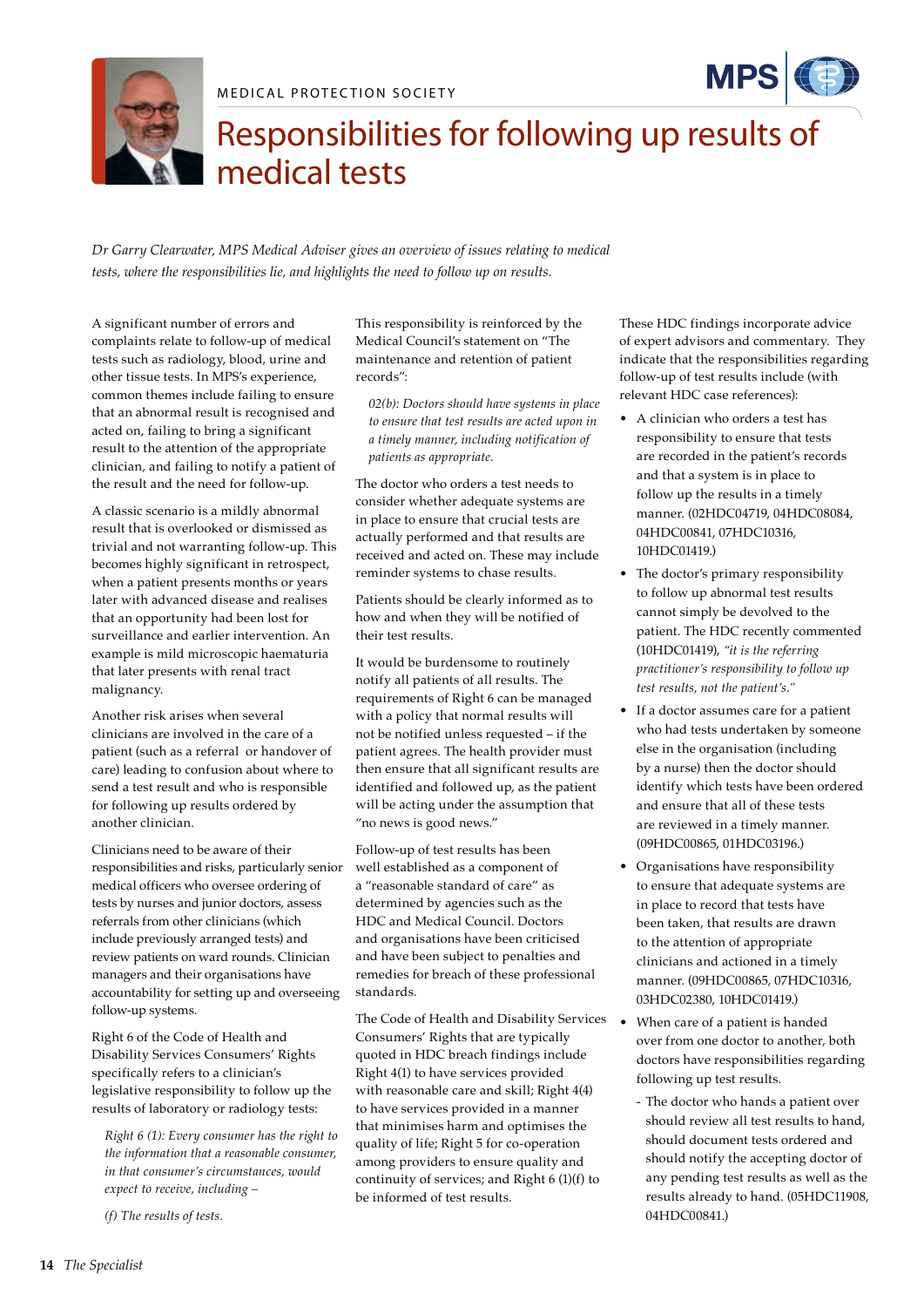- A doctor who accepts care of a patient is expected to actively review results of tests already performed. (05HDC11908.)
- • Supervising specialists are expected to review all test results when they review a patient. (05HDC11908.)
- • Patients have a right to expect that they will be informed of all significant abnormal results. (08HDC06165, 03HDC02380, 00HDC07636, 10HDC01419.)

In summary, the process of ordering any test should include a clear, agreed plan about how the result will be reviewed and who will follow it up. Patients need to be informed as to how results will be notified to them. The default position is that patients must be informed of all significant test results – and it is the doctor's responsibility to ensure that this happens.

Furthermore, minor test abnormalities may be early markers of a developing condition and should be carefully addressed.

# Support service for doctors

MAS and the Medical Protection Society have joined forces to bring their members an important support service.

The support service provides access to a free professional counselling service. Doctors seeking help can call

# **0800 225 5677 (0800 Call MPS)**

The call will be answered by the Medico-Legal Adviser on duty who will then arrange counselling or support.

The service is completely confidential.



# ASMS services to members

#### **As a professional association we promote:**

- right of equal access for all New Zealanders to high quality health services
- professional interests of salaried doctors and dentists
- policies sought in legislation and government by salaried doctors and dentists
- **As a union of professionals we:**
- provide advice to salaried doctors and dentists who receive a job offer from a New Zealand employer
- negotiate effective and enforceable collective employment agreements with employers. This includes the collective agreement (MECA) covering employment of senior medical and dental staff in district health boards which ensures minimum terms and conditions for around 3,000 doctors and dentists, over 90% of this workforce
- advise and represent members when necessary
- support workplace empowerment and clinical leadership

# Other services

#### *www.asms.org.nz*

Have you visited our regularly updated website? It's an excellent source of collective agreement information and it also publishes the ASMS media statements.

We welcome your feedback as it is vital in maintaining the site's professional standard.

#### **ASMS job vacancies online** *www.jobs.asms.org.nz*

We encourage you to recommend that your head of department and those responsible for advertising vacancies, seriously consider using this facility.

Substantial discounts are offered for bulk and continued advertising.

#### **ASMS email broadcast**

In addition to The Specialist the ASMS also has an email news service, ASMS Direct. This is proving to be a very convenient and efficient method of communication with members. If you wish to receive it please advise our Membership Support Officer, Kathy Eaden in the national office at *ke@asms.org.nz*

# How to contact the ASMS

Association of Salaried Medical Specialists Level 11, The Bayleys Building, Cnr Brandon St & Lambton Quay, Wellington

|                  | Telephone 04 499-1271         |
|------------------|-------------------------------|
| <b>Facsimile</b> | 04 499-4500                   |
| Email            | asms@asms.org.nz              |
| Website          | www.asms.org.nz               |
| Post             | PO Box 10763, Wellington 6143 |